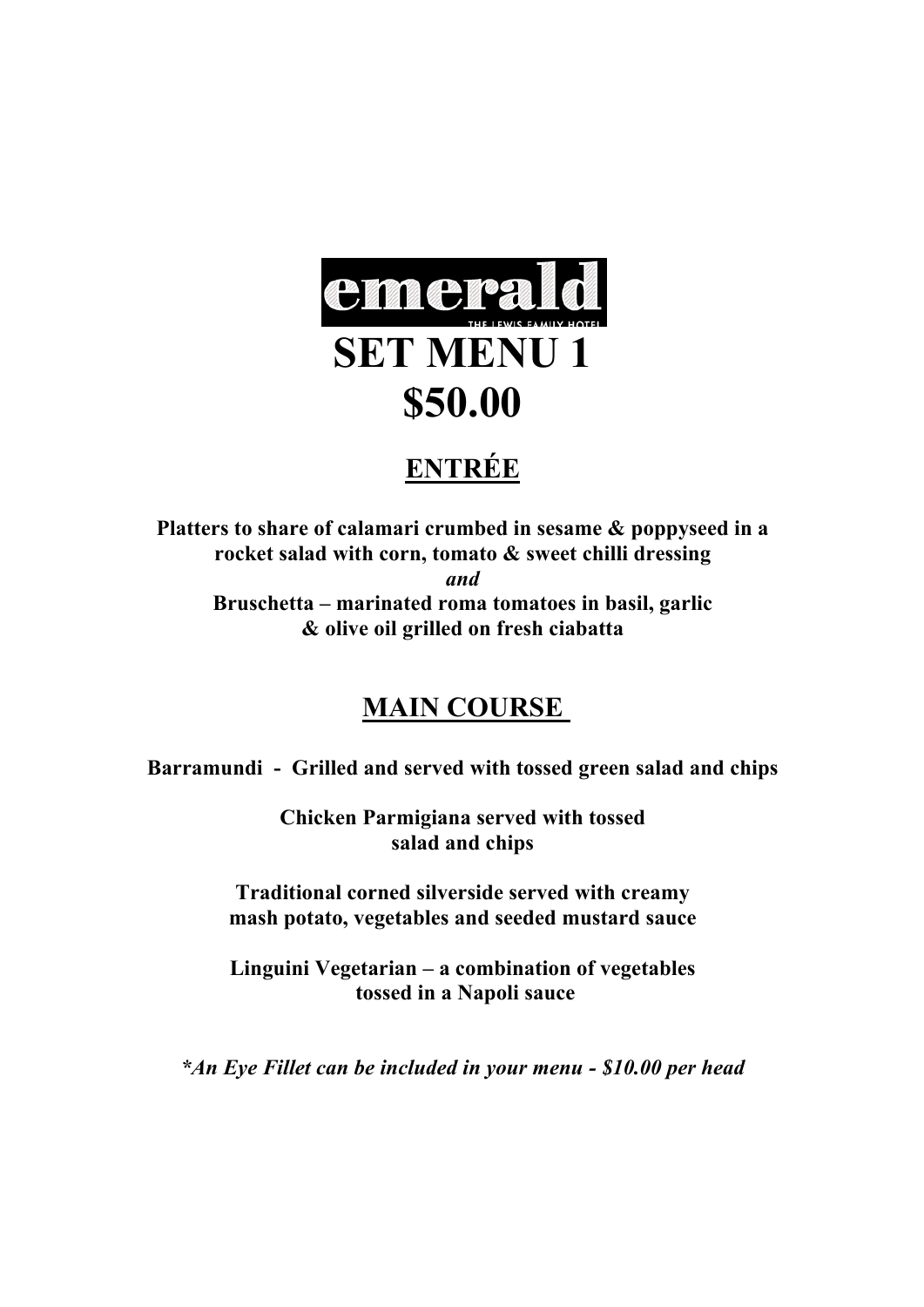

### **MAIN COURSE**

**Barramundi - Grilled and served with tossed green salad and chips**

**Chicken Parmigiana served with tossed salad and chips**

**Traditional corned silverside served with creamy mash potato, vegetables and seeded mustard sauce**

**Linguini Vegetarian – a combination of seasonal vegetables tossed in a light tomato sauce**

#### **PLEASE SELECT EITHER DESSERTS OR CHEESE PLATTERS TO SHARE**

#### **DESSERT**

**Meringue layered with mixed berries and ice-cream**

**Sticky Date Pudding served with ice-cream**

**Or**

**Platters to share of selected local cheeses, fresh fruit and crackers**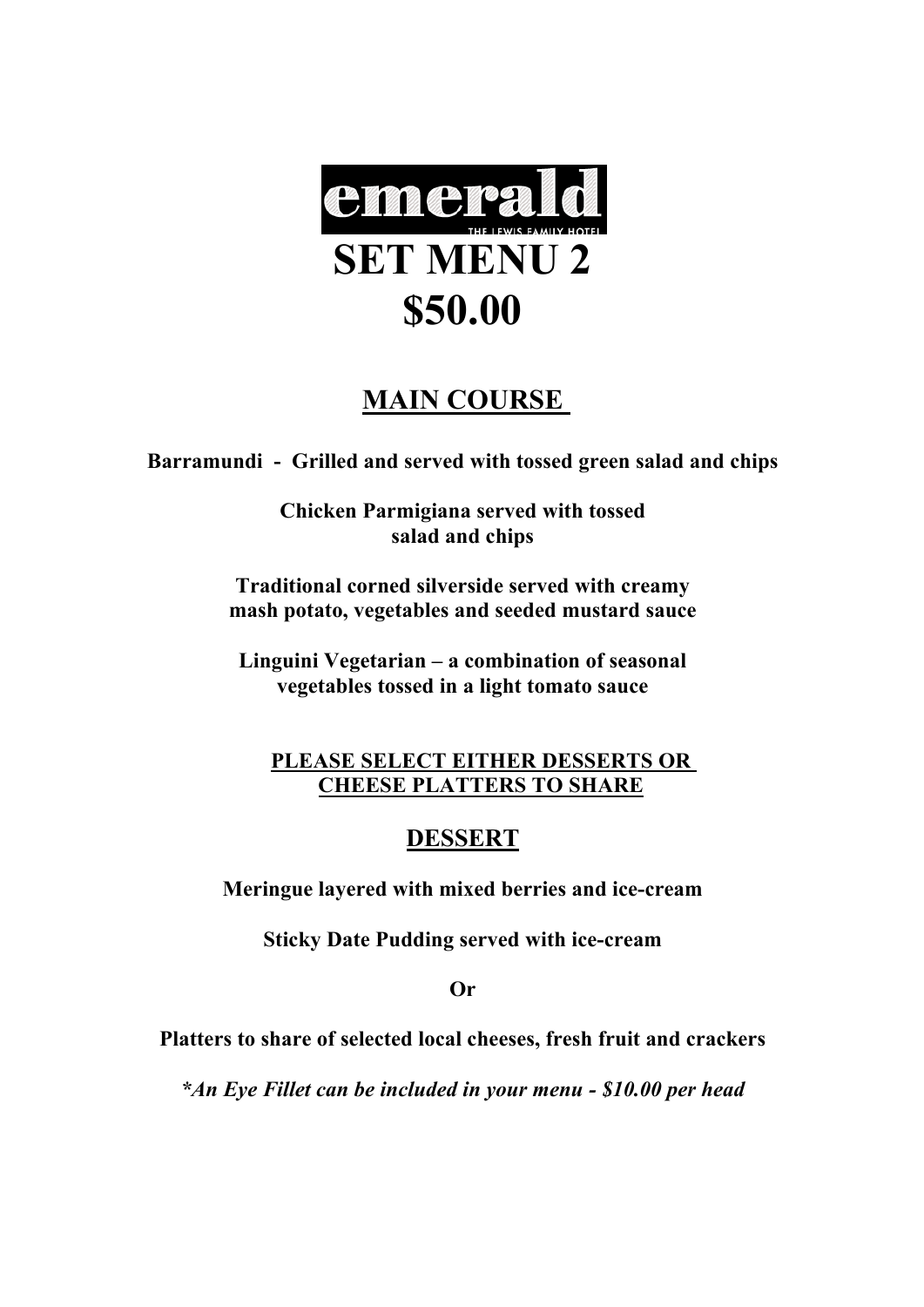

# **ENTRÉE**

**Platters to share of calamari crumbed in sesame & poppyseed in a rocket salad with corn, tomato & sweet chilli dressing** *and* **Bruschetta – marinated roma tomatoes in basil, garlic & olive oil grilled on fresh ciabatta** 

### **MAIN COURSE**

**Barramundi - Grilled and served with tossed green salad and chips**

**Chicken Parmigiana served with tossed salad and chips**

**Traditional corned silverside served with creamy mash potato, vegetables and seeded mustard sauce**

**Linguini Vegetarian – a combination of vegetables tossed in a Napoli sauce**

#### **PLEASE SELECT EITHER DESSERTS OR CHEESE PLATTERS TO SHARE**

#### **DESSERT**

**Meringue layered with mixed berries and ice-cream**

**Sticky Date Pudding served with ice-cream**

**Or**

**Platters to share of selected local cheeses, fresh fruit and crackers**